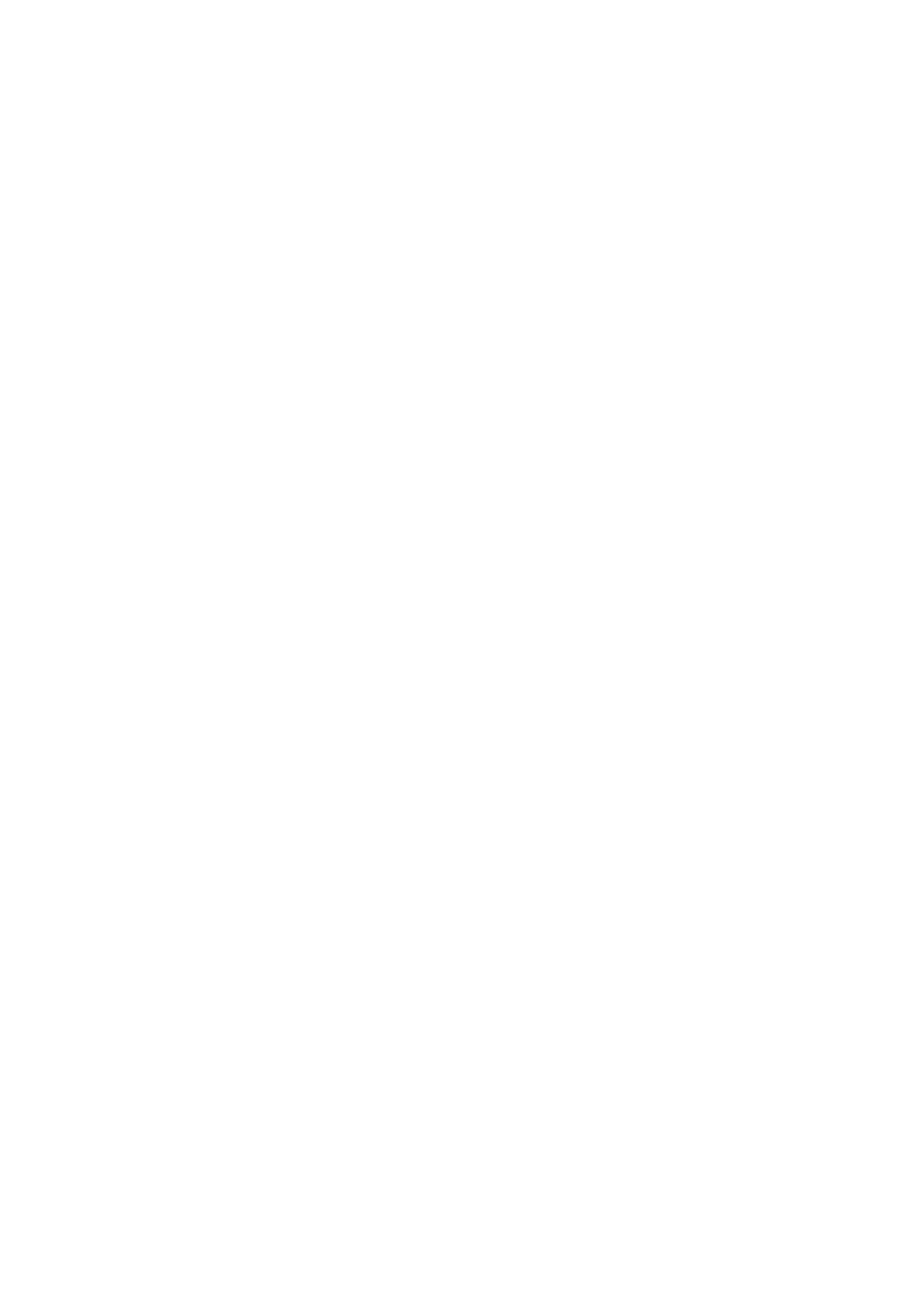TEXTE 15/2021

Ressortforschungsplan of the Federal Ministry for the Environment, Nature Conservation and Nuclear Safety

Project No. (FKZ) 3717 31 104 0

Executive summary

# **Sustainable resource use in the health care sector – exploiting synergies between the policy fields of resource conservation and health care**

by

Katrin Ostertag, Tanja Bratan, Carsten Gandenberger, Bärbel Hüsing, Matthias Pfaff Fraunhofer-Institut für System- und Innovationsforschung ISI, Karlsruhe

On behalf of the German Environment Agency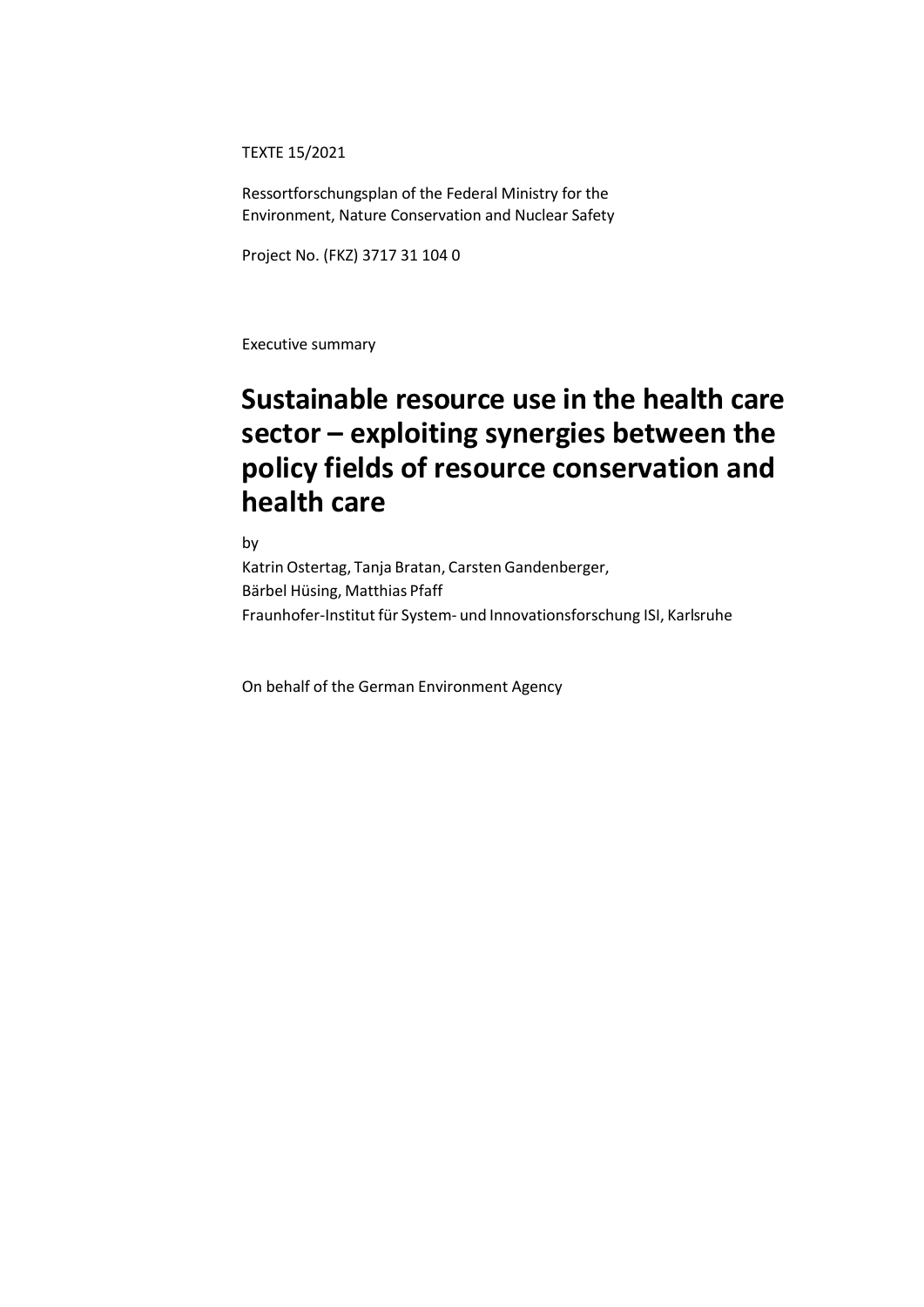# **Imprint**

#### **Publisher**

Umweltbundesamt Wörlitzer Platz 1 06844 Dessau-Roßlau Tel: +49 340-2103-0 Fax: +49 340-2103-2285 [buergerservice@uba.de](mailto:buergerservice@uba.de) Internet: [www.umweltbundesamt.de](file://///host2/Daten/.kunde/uba.de/UBA_Word_Anpassung/Vorlagen_englisch/www.umweltbundesamt.de)

/umweltbundesamt.de /umweltbundesamt

#### **Report performed by:**

Fraunhofer-Institut für System- und Innovationsforschung ISI (Fraunhofer ISI) Breslauer Straße 48 76139 Karlsruhe Germany

**Report completed in:**

August 2020

#### **Edited by:**

Section I 1.1 Fundamental Aspects, Sustainability Strategies and Scenarios, Sustainable Resource Use Christopher Manstein (Fachbegleitung)

#### Publication as pdf: <http://www.umweltbundesamt.de/publikationen>

ISSN 1862-4804

Dessau-Roßlau, August 2021

The responsibility for the content of this publication lies with the author(s).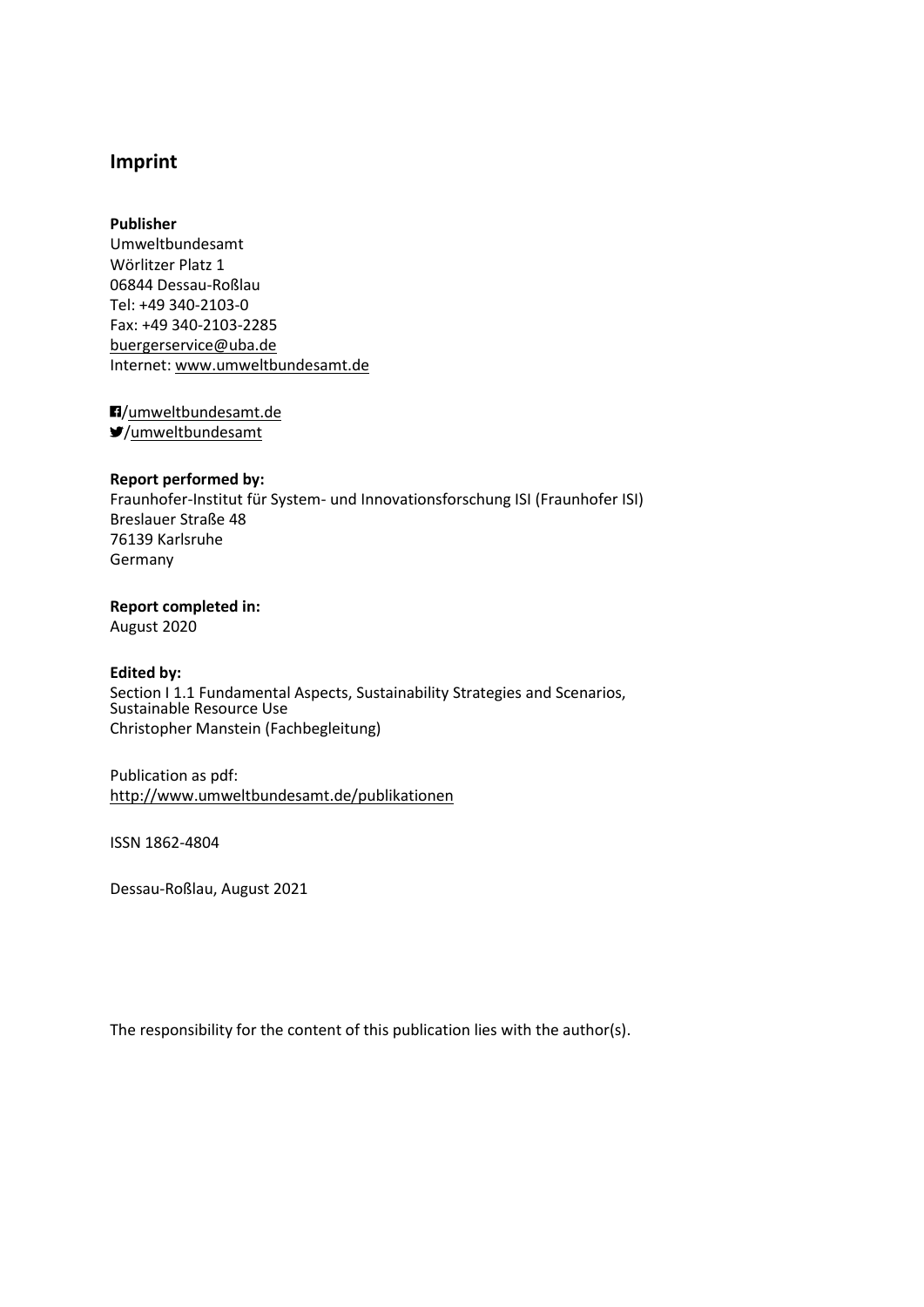#### **Abstract**

The aim of the project was to develop synergies and potentials between the policy fields of resource conservation and health and to develop options for stakeholders and policy recommendations. At the beginning of the research project, a quantitative analysis of the raw material consumption of the German health sector and its cost structures revealed areas with significant impact on raw material consumption. The German health care sector, i.e. inpatient and outpatient healthcare provision, accounts for an annual raw material consumption of about 107 million tons, of which about one third comes from domestic raw material extraction and two thirds from imports. This means that healthcare services account for about 5% of the total raw material consumption in Germany. Between 1995 and 2016, raw material consumption increased considerably by about 80 percent. Despite this quantitative significance, the topic currently plays a rather subordinate role for the majority of stakeholders in the German healthcare system. The analyses in this research project show possibilities for both improving resource efficiency and reducing costs. Based on a screening of the healthcare system, which includes not only outpatient and inpatient services but also other health-related intermediate input and infrastructure sectors, the structures and institutions in the healthcare system with regard to resource conservation were analysed on the basis of desk research, interviews and a written survey. Relevant stakeholder groups were characterized and four priority areas were identified: pharmaceuticals, medical devices, construction and supply of food and beverages. In order to identify specific approaches for increasing resource efficiency, these were examined in more depth including the involvement of relevant stakeholders and an analysis of examples of good practice. On this basis, strategic options for stakeholders and policy recommendations were derived, i.a. regarding agenda setting, information and training, implementation support and considerations on the establishment of a round table on "Resource conservation in the healthcare system".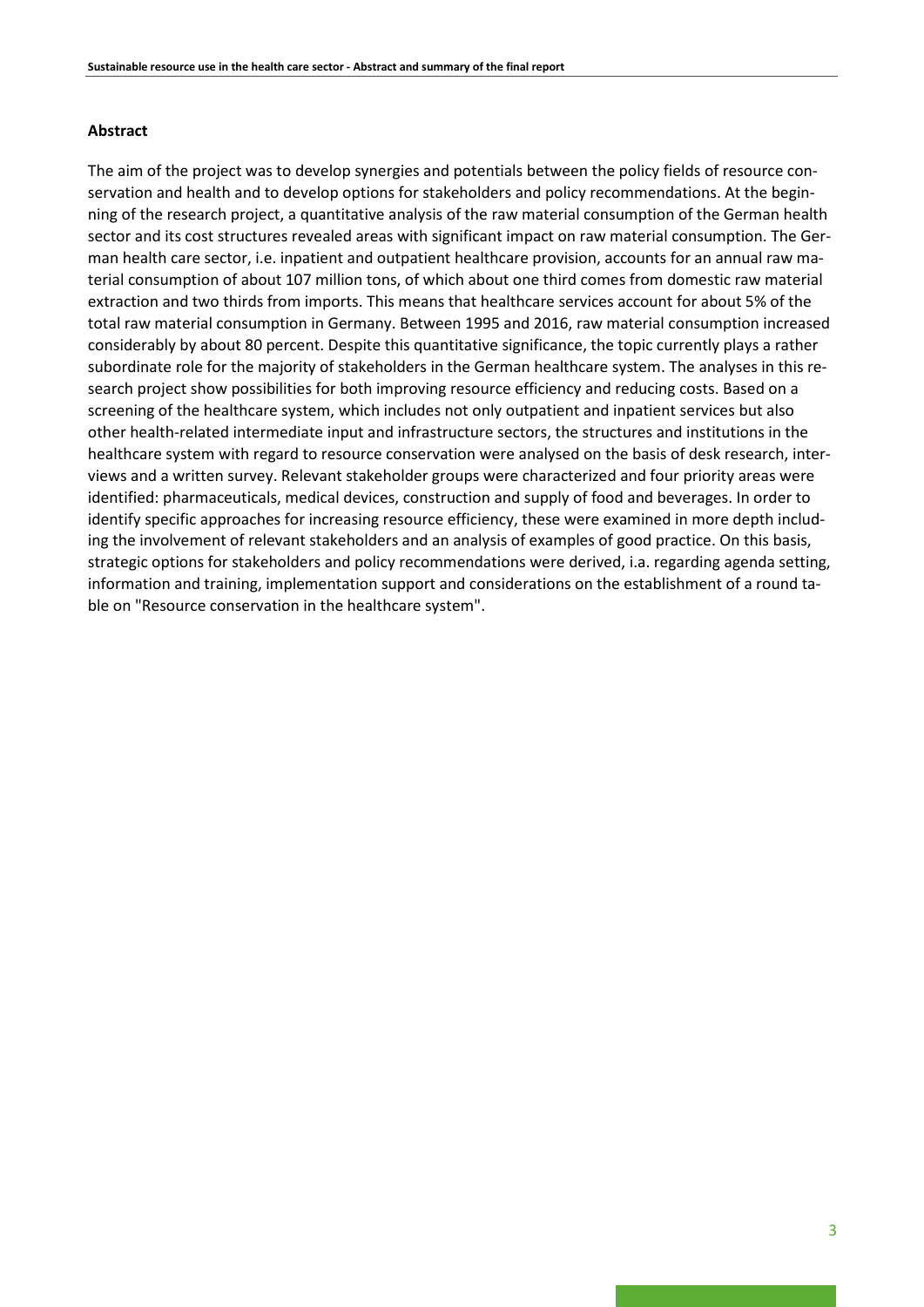# **Summary**

*Preliminary note: The German Federal Environment Agency (UBA) has commissioned the Fraunhofer Institute for Systems and Innovation Research ISI (Fraunhofer ISI) with this research project as part of the departmental research plan of the Federal Ministry for the Environment, Nature Conservation and Nuclear Safety (BMU). Preparations and research took place long before the beginning of the COVID-19 pandemic, which is why the present final report does not cover this important topic in detail. However, the study provides some indications of possible synergies between the management of the pandemic and the increase of resource efficiency in the healthcare system.*

**The aim of** the project was to develop **synergies and potentials** between the policy fields of **resource conservation and health** and to derive policy options and recommendations for their advancement. The nexus "resource conservation in the health sector" entails special challenges: Conflicting goals at the interfaces of different policy fields are to be expected, but they require particularly careful consideration where human health is concerned. Approaches to resource conservation in the healthcare system must therefore not reduce the quality of healthcare (effectiveness of therapies, compliance with hygiene requirements, etc.). In addition, effects on the economic efficiency of healthcare provision must be considered.

The public debate on resource conservation has gained considerable momentum both nationally and internationally in recent years. According to the United Nations Resource Panel (IRP), **global consumption of raw materials has more than tripled since the 1970s[1](#page-5-0).** Worldwide, it already causes about half of the greenhouse gas emissions, more than 90 percent of the loss of biodiversity and numerous other environmental and health problems - and this trend is increasing. At 16.1 tons per capita, Germany's consumption of raw materials is very high by international standards. The conservation of resources therefore plays a central role in environmental protection and in achieving the "Sustainable Development Goals" to which the German government has committed itself.

With comprehensive studies on resource consumption, the IRP and the OECD provide an important knowledge base for resource policy. They also developed guidelines for policy-making. At the multilateral level, both the G7 countries ("Alliance for Resource Efficiency") and the G20 countries ("G20 Resource Efficiency Dialogue"[2\)](#page-5-1) pursue activities that are specifically dedicated to resource policy. At the European Union (EU) level, the "European Green Deal", announced in late 2019, contains ambitious goals for a climate-neutral and circular European economy, which are addressed by the "New Circular Economy Action Plan"[3](#page-5-2). All of these activities to conserve resources tend to focus on product groups with high primary material use or particularly large or problematic waste streams.

With its focus on the health sector, in contrast, this project focuses on a service sector. This opens a **new perspective on the drivers of resource consumption** and on the relationship between environmental protection and health. So far, the debate has mostly focused on health risks resulting from a deterioration of the environmental situation, both globally and locally. Examples include health consequences of climate change and the link between the destruction of natural habitats and the spread of infectious diseases such as COVID-19.

<span id="page-5-0"></span><sup>1</sup> International Resource Panel (IRP) (2019): Global Resources Outlook 2019. Natural resources for the future we want. UNEP - International Resource Panel. Nairobi.

<span id="page-5-1"></span><sup>&</sup>lt;sup>2</sup> https://g20re.org, last audited on 11.06.2020.<br><sup>3</sup> European Commission (2020): A new Circular

<span id="page-5-2"></span><sup>3</sup> European Commission (2020): A new Circular Economy Action Plan for a cleaner and more competitive Europe (Communication from the Commission to the European Parliament, the Council, the European Economic and Social Committee and the Committee of the Regions, COM (2020) 98 final).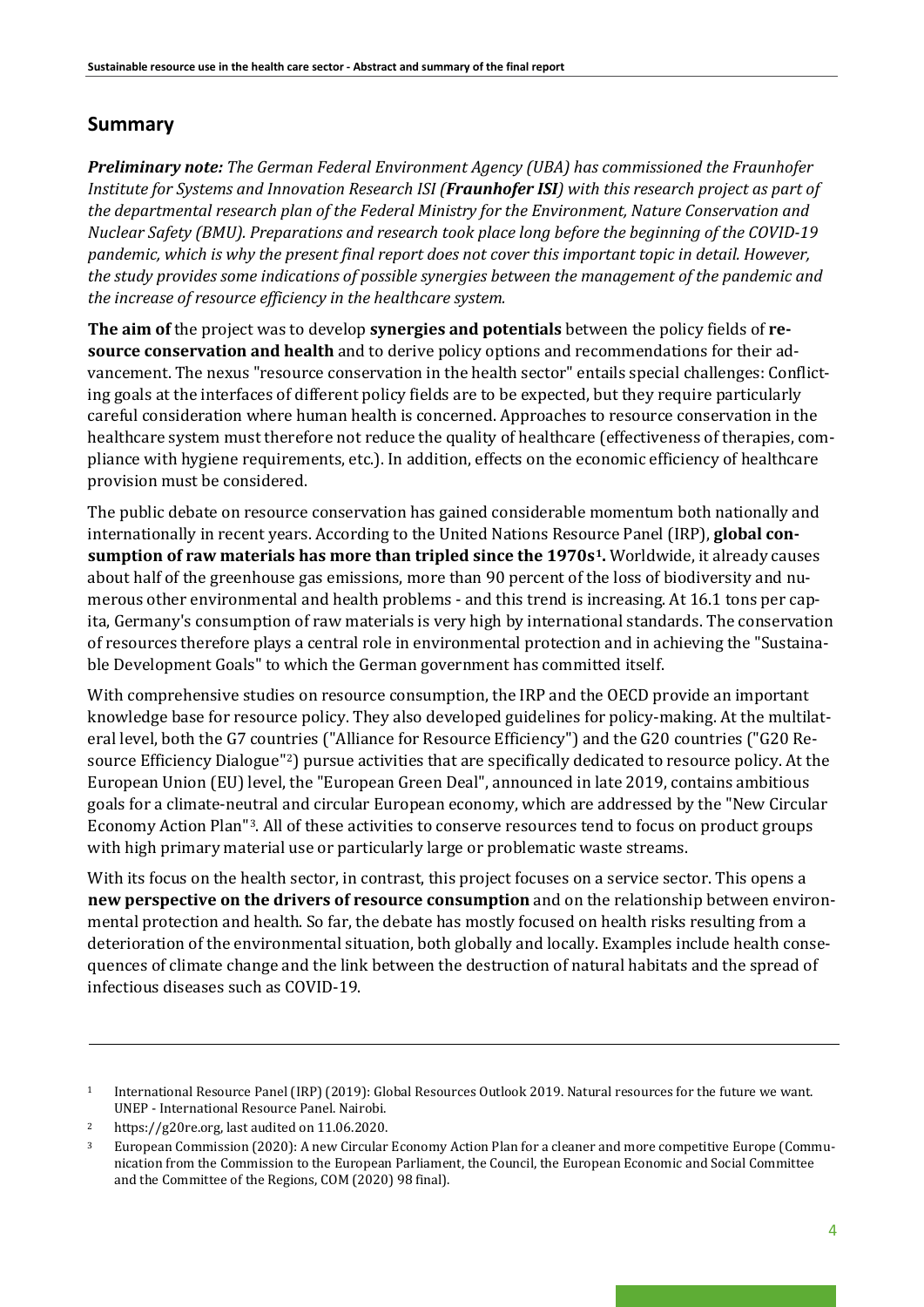However, the understanding of the interfaces between environment and health and also the self-perception of the healthcare system is changing. With the healthcare system being directly affected by the effects of climate change (heat waves, new infectious diseases, etc.), relevant actors are advocating climate protection: Among other things, the  $CO<sub>2</sub>$  footprint of the health sector is increasingly being researched. The healthcare system is also becoming more aware of its responsibility to contribute to a healthy environment, as good health depends on a healthy environment. These **interdependencies are becoming increasingly clear** in t[h](#page-6-1)e debates on **"Planetary Health"**[4.](#page-6-0) The Ostrava Declaration of the World Health Organization (WHO)<sup>5</sup> points out initial approaches for translating this responsibility into actual change.

In principle there are two approaches on how the healthcare system can contribute to the conservation of natural resources: On the one hand, the reduction of pollutant emissions relieves natural sinks, for example the earth's atmosphere as a sink for  $CO<sub>2</sub>$  (output side). On the other hand, the environment can be protected by using natural resources more efficiently (input side). Since studies have shown that the health sector plays a significant role in the German consumption of resources and the resulting environmental impacts, this project focuses on resource conservation on the input side. Its focus is on raw materials as natural resources (biomass, fossil fuels, metal ores, non-metallic minerals).

New territory has been entered with this project, as the healthcare system had to date been only rudimentarily examined for interfaces with resource conservation. This means that more detailed analyses of the nature and drivers of its use of resources are not available. A more in-depth examination of the potential for resource conservation in the healthcare system is therefore urgently needed.

#### **Quantitative analyses of the consumption of raw materials in the German health sector**

The first part of the research project comprises a quantitative analysis of the raw material consumption of the German health sector. The focus of the analysis is the raw material consumption induced by the provision of healthcare in inpatient facilities such as hospitals and by outpatient services<sup>6</sup>. Other areas of the healthcare system play a role as intermediate input sectors. Since the health sector does not use raw materials directly but only indirectly through their embodiment in products, an environmentally-extended input-output database (EXIOBASE) was used. This database covers almost 50 countries or world regions and can thus map international supply chains. It thus allows for the tracing of all the raw materials required for the provision of final goods and services.

According to our calculations, the total raw material consumption of the German health sector amounts to about 107 million tons per year (as of 2016), or about 1.3 tons per capita and year. This means that around **5 percent of the total German raw material consumption (RMC)** is directly or indirectly attributable to healthcare services, with non-metallic minerals accounting for the largest share at 47 million tons (see Fig. Z.1). About one third of the raw materials used come from Germany, two thirds are traced back to imports - only in the case of metal ores the import quota is 100 percent.

<span id="page-6-0"></span><sup>4</sup> Whitmee, Sarah et al (2015): Safe-guarding human health in the Anthropocene epoch: report of The Rockefeller Foundation–Lancet Commission on planetary health. In: The Lancet 386 (10007), S. 1973–2028. DOI: 10.1016/S0140- 6736(15)60901-1.

<span id="page-6-1"></span><sup>5</sup> World Health Organization (WHO) (2017): Ostrava Declaration of the Sixth Ministerial Conference on Environment and Health. Online http://www.euro.who.int/\_\_data/assets/pdf\_file/0007/341944/OstravaDeclaration\_SIGNED.pdf, last access 31.03.2020.

<span id="page-6-2"></span>In the statistical classification of economic activities in the European Community, which plays a role in particular in the quantitative analyses in Chapter 2, the sector concerned is sector No 85 of NACE Rev.1.1 (Nomenclature statistique des activités économiques dans la Communauté européenne).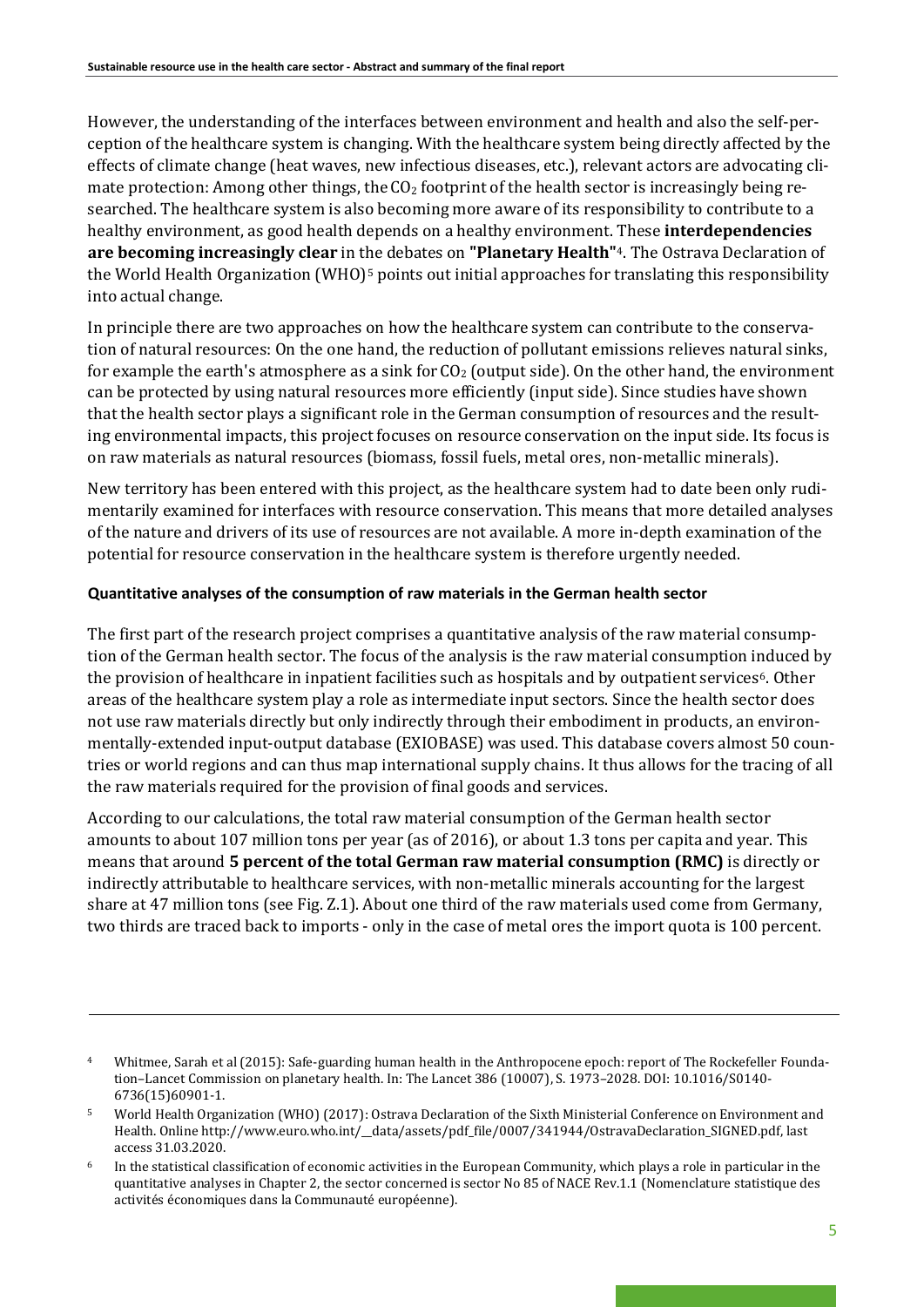Figure Z.1: Consumption of raw materials (million tons) in the health sector in 2016, broken down into categories of the federal government's environmental-economic accounts (UGR)



Source: Calculations by Fraunhofer ISI based on EXIOBASE v.3.3, Lutter et al (2018) und Destatis (2020c)

In a comparison of all 200 production areas depicted in EXIOBASE, **the health sector is thus in fourth place** after construction, public administration and processed foods. It is therefore responsible for a significant share of German raw material consumption.

Between 1995 and 2016, the consumption of raw materials in the health sector rose from around 60 million tons to 107 million tons, i.e. by about 80 percent. Because the health sector is likely to continue to increase its economic output, its consumption of raw materials is likely to rise further. The sector's contribution to the sustainable use of natural resources in Germany is therefore becoming increasingly important.

In the second part of the research project, we examined the influencing variables of raw material consumption in the German health sector, in particular the role of different intermediate input sectors (see Fig. Z.2). The most important raw material relevant **intermediate inputs** of the health sector come from the following sectors: chemicals (including pharmaceuticals), food and beverages, energy, construction and medical devices.

The quantitative analyses show where the German health sector has a high demand for raw materials and which approaches are suitable for more efficient and sustainable resource use. The results on **raw material consumption** were compared with figures on healthcare **costs**: Besides the healthcare services that are primarily associated with personnel costs (medical, therapeutic, nursing services), services with high cost shares are in particular attributable to pharmaceuticals, accommodation and catering, medical aids and other medical supplies (e.g. implants, instruments, anaesthetics and other surgical supplies, laboratory and dialysis equipment). This points to significant potential **synergies** between improved resource efficiency on the one hand and cost savings on the other. The selection of the priority areas examined in depth focuses on those sectors and product groups, which entail particular synergies. The energy sector was included only in the good practice examples thus privileging less explored approaches to resource efficiency in the in-depth examinations.

In the interest of focusing the project, the energy sector was not examined in depth in the follow-up work, but was included in the collection of examples of good practice.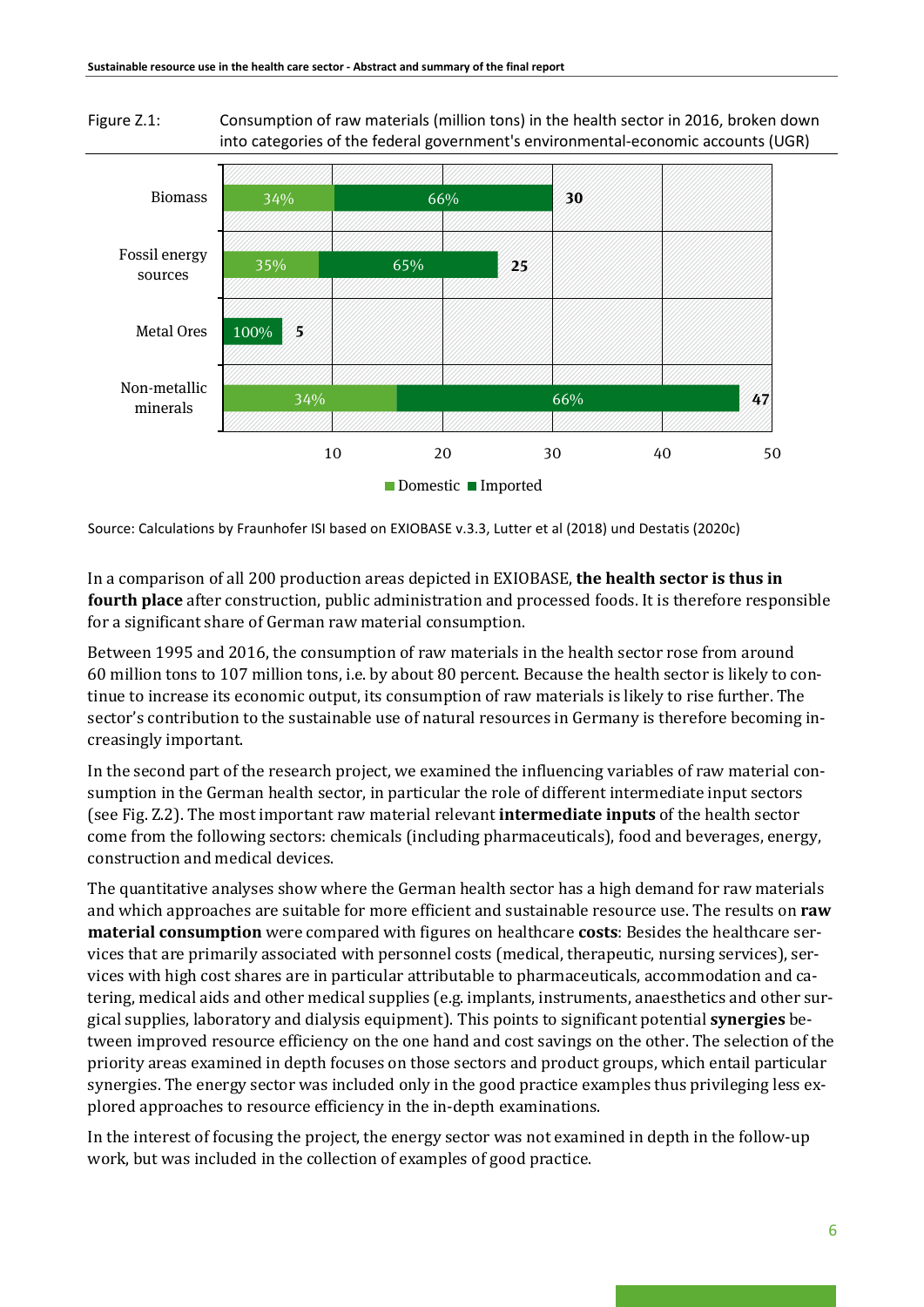



Source: Calculations by Fraunhofer ISI based on EXIOBASE v.3.3

#### **Screening of the German healthcare system**

In addition to the health sector in the narrower sense, other areas related to healthcare are also relevant to the consumption of raw materials, for example the medical technology industry, the pharmaceutical industry and the medical trade industry. Together they form the healthcare system (see Figure Z.3 below). Based on a screening comprising desk research, interviews and a written survey, the research team has compiled an overview of the most important stakeholder groups in the German healthcare system (see Fig. Z.3) and examined the current significance of the topic of resource conservation: The focus is on healthcare providers of inpatient and outpatient care. They collaborate within an infrastructure of healthcare suppliers, service providers, laboratories and insurance providers. In addition, they are intertwined with economic sectors outside the healthcare system, such as food production.

Our screening provides a relatively clear picture of the current status of the topic of resource conservation in the healthcare system, including the obstacles and drivers: The topic currently plays a rather subordinate role for the majority of stakeholders in the German healthcare system. Although stakeholders view resource conservation positively on a general level, they perceive no urgency to go significantly beyond the status quo. This is also due to competing priorities (e.g. **economic constraints, time pressure, staff shortages**). Furthermore, they occasionally view resource conservation as being in conflict with the quality of care, hygiene regulations or economic requirements.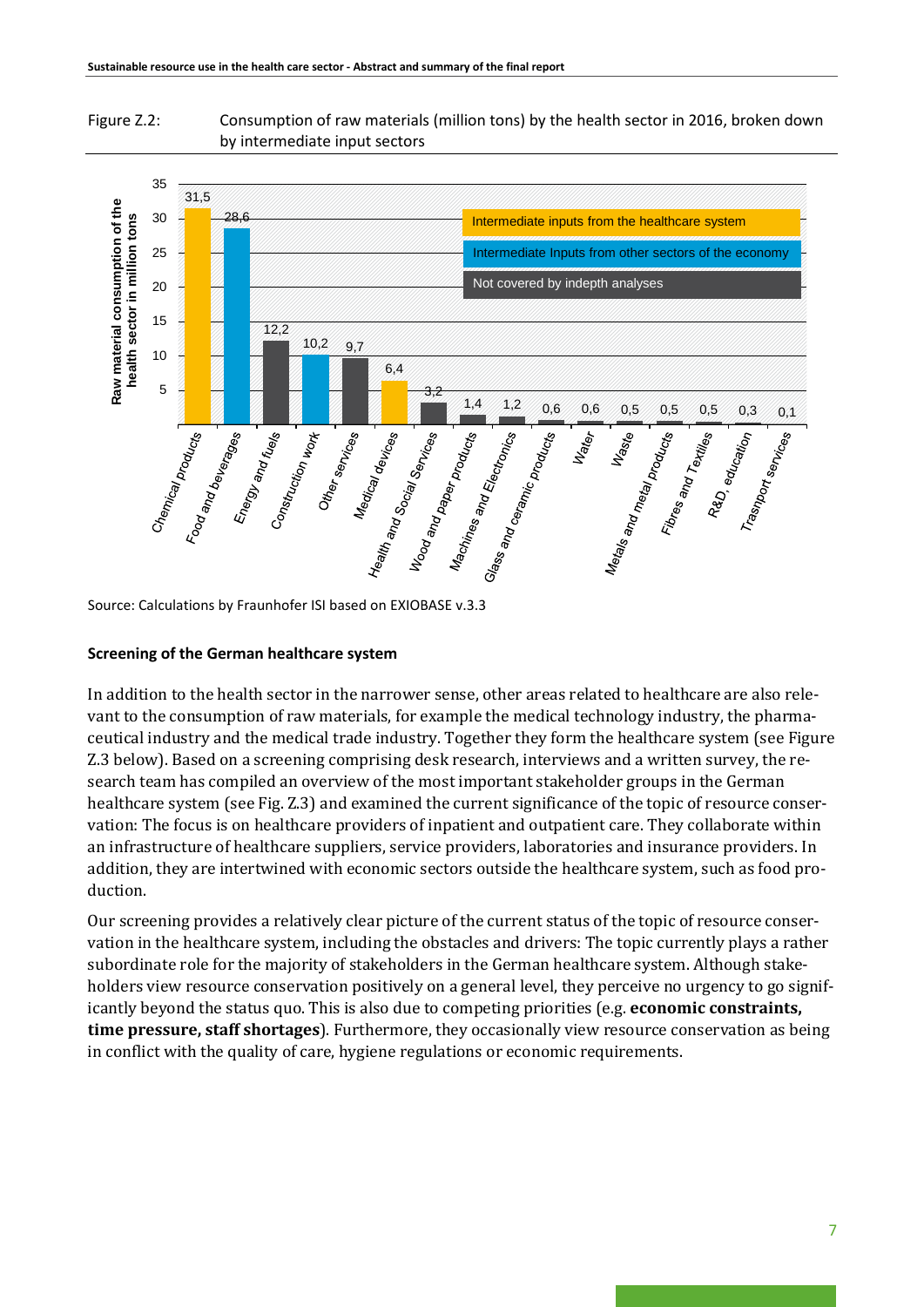

#### Figure Z.3: Structures and institutions of the healthcare system in Germany

Source: Own illustration by Fraunhofer ISI

According to the interviews carried out, the importance of the issue in general and activities for environmental protection and resource conservation in the health sector have declined since their heyday in the 1980s and 90s. Many of the then ambitiously set up responsibilities and bodies no longer exist.

However, even today there are still highly committed individuals and institutions, some of whom have been dealing with the issue for decades and have a **great deal of experience and knowledge** that must be incorporated into the further debate on the subject. Renowned and well-connected stakeholders have launched numerous initiatives, most of which aim at informing and sensitising the healthcare system and at implementing measures - mostly in hospitals. However, the initiatives have little influence at the political and strategic level.

In addition, the **survey** carried out in this research project (159 responses) shows that there are other important stakeholders in addition to the known players. Although the visibility of these supporters is lower, they are initiating important changes within their organisations. These tend to be employees of larger organisations rather than smaller ones: for example, inpatient healthcare service providers such as hospitals participated in the survey significantly more often, and they were also more likely to be involved in resource conservation than outpatient healthcare providers such as surgeries. The interviews showed that the importance resource conservation is given in an institution or region depends to a large extent on committed individuals.

Based on the results of the screening, the researchers recommend that the topic of resource conservation in the health sector should be higher up on the **political agenda** and be positioned more strategically in order to increase resource efficiency in the healthcare system. There is no lack of relevant knowledge for the implementation of concrete resource conserving measures, but rather a lack of consolidation of the available but scattered information. Measures are needed to **sensitise** decision-makers in the relevant organizations and to **motivate** them to implement concrete measures. Synergies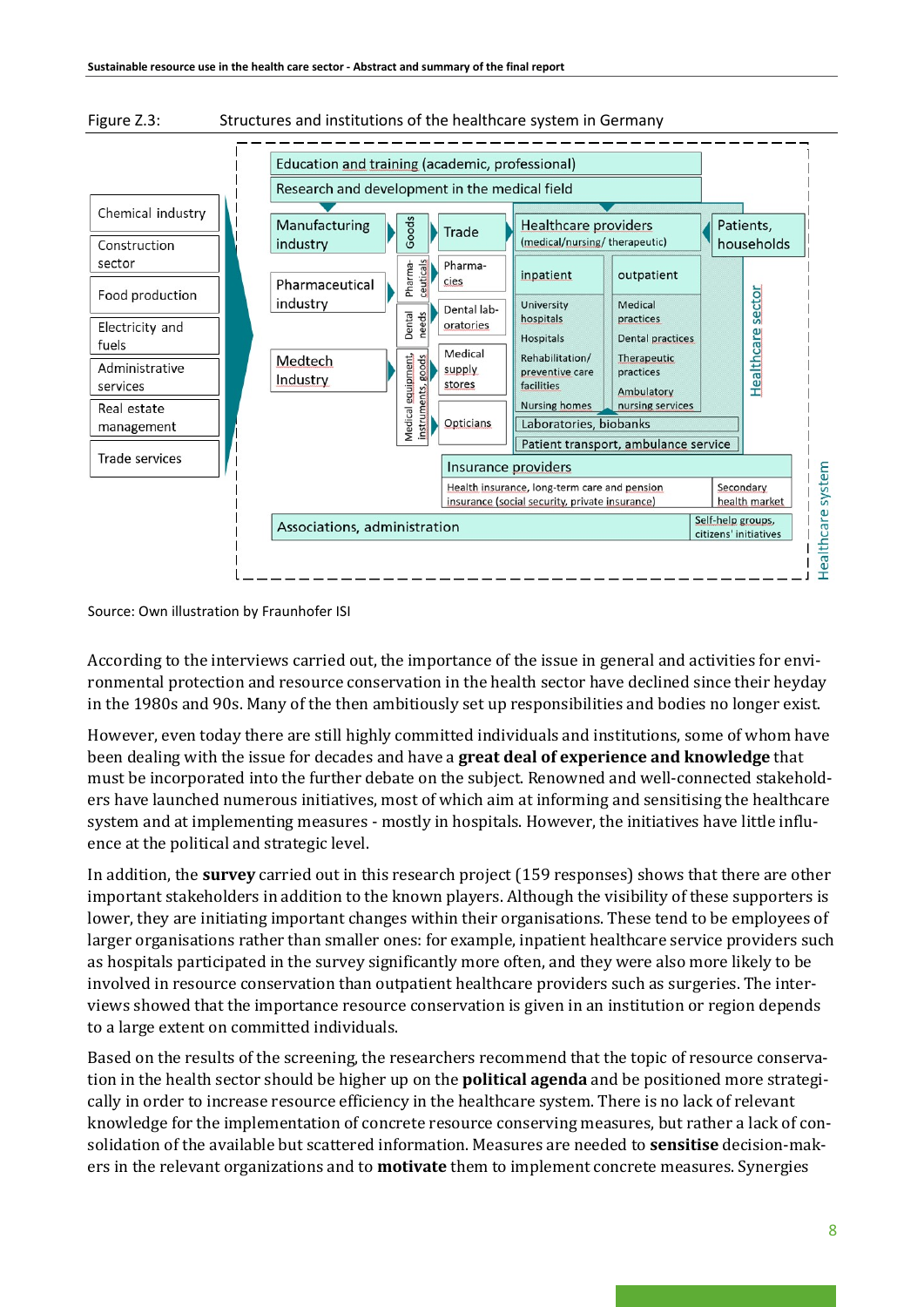with cost savings, the quality of care or staff recruitment and retention can provide important incentives.

#### **Priority areas and strategic options for resource conservation in the German health sector**

From the quantitative analysis of resource consumption and the results of the screening, four priority areas emerge that are particularly suited for promoting resource conservation in the health sector. They are related to the most relevant intermediate input sectors of the health sector: chemicals, medical devices, construction, food and beverage supply[7](#page-10-0).

For each priority area, we identified technical and organisational approaches which allow for the development of potentials for resource efficiency. We examined processes, stakeholders and incentive structures and identified options on how to better implement resource conservation. In addition, resource conservation in the healthcare system should be further strengthened based on strategic options applicable across and beyond individual priority areas.

#### **1. Priority area: Chemicals with a focus on pharmaceuticals**

According to the quantitative analysis, chemicals account with 31.5 tons for a large proportion of the raw material consumption of the health sector. For the in-depth analysis, this very heterogeneous field was narrowed down to pharmaceuticals. Although the exact share of pharmaceuticals in the use of chemicals is unclear, they account for a high proportion of healthcare expenditure (2016: around 15 percent), and the excessive use and inappropriate treatment with pharmaceuticals has negative health effects. In terms of both medical and expense aspects, there are therefore reasons to reduce the consumption of pharmaceuticals in Germany.

Manufacturers are interested in resource-efficient pharmaceutical production not least for economic reasons. The current focus is on water and energy efficiency, and only rarely on raw materials or other resources. Healthcare provision continues to offer unused potential for resource conservation in the pharmaceutical sector: By keeping people healthy and resorting to non-pharmacological approaches such as sports, nutrition and psychotherapy, the need for pharmaceuticals can be reduced in the first place. Healthcare provision therefore likely entails even greater potential than the production of pharmaceuticals. In both areas the project identified various options on how to better implement the conservation of resources.

**Research into the consumption of resources of pharmaceuticals:** Value chains in the pharmaceutical sector are complex. There is a lack of knowledge about the quantities of raw materials required for the production of individual drugs. It is therefore important to create a knowledge base about the composition of the resource consumption of a drug and to use this knowledge to derive measures for resource conservation.

**Promoting the development of resource-conserving active ingredients and manufacturing processes:** Approaches to replace scarce or environmentally harmful substances in pharmaceutical production with more resource-efficient alternatives or to promote the development of biodegradable active substances already exist. These approaches should be expanded. At the same time, politics could provide incentives to intensify research into resource-conserving active substances, for example by expanding research funding in this area. Similar measures already exist to promote antibiotics research.

<span id="page-10-0"></span><sup>7</sup> Energy and fuels is another important intermediate input sector, but was omitted from further analysis in this project in favor of focusing on more understudied areas.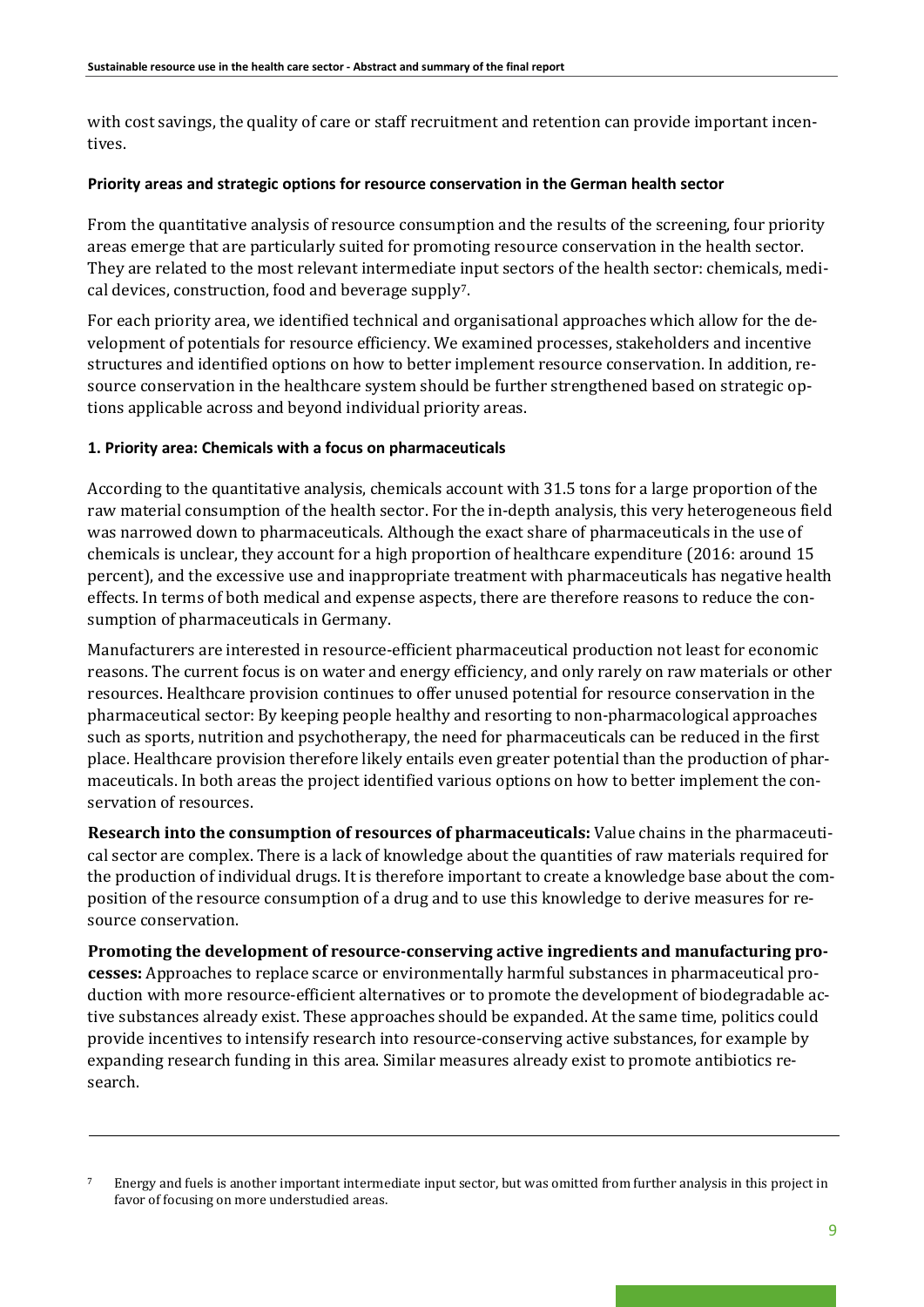In addition, those in charge could revise the public procurement law on discount contracts between health insurance funds and drug manufacturers (regulated in § 130a of the Social Security Code V) in such a way that in addition to economic considerations, resource conservation and environmental compatibility are included as award criteria. Finally, a strengthening of pharmaceutical production in Germany could contribute to a more resource-efficient production, as it would entail more influence over production conditions. At the same time, this would reduce dependence on production facilities abroad and the risk of supply bottlenecks, which could be seen during the COVID-19 pandemic.

**Promoting the efficacy of medicines and reducing pharmaceutical waste:** The expiry date of medicinal products is freely determined by the manufacturers, but must not exceed a maximum of five years. Often this expiry date is well below the actual shelf life, especially for solid drugs<sup>[8](#page-11-0)</sup>. Therefore, requirements to base the expiry date on the actual stability of active substances could be an important step towards avoiding pharmaceutical waste, while at the same time saving costs.

Manufacturers can also contribute to the correct intake of medicines and thus improved efficacy and greater therapeutic safety by designing labels and leaflets in a way that is easy to read and understand (font size, understandable language, etc.), in accordance with legal requirements. When starting a new therapy, the individually most effective drug is often found by trial and error. If the patient is prescribed large packages at this stage, the risk of pharmaceutical waste is high. Small "starter packs" can help to reduce this waste.

**Increased focus on prevention and health promotion:** A lower proportion of frequent chronic diseases such as cardiovascular disease and diabetes in the population would probably open up considerable potential for resource conservation and significantly reduce healthcare costs. Incentives are therefore needed to strengthen prevention and health promotion. So far untapped potential lies in better coordination between different healthcare providers, for example doctors' surgeries and hospitals, in order to avoid unnecessary multiple examinations. This also includes making better use of the competence of pharmacists, for example by involving them more closely in medication management.

In order to provide guidance for diagnosis and therapy, national disease management guidelines exist for selected diseases. Their adaptation would be useful in order to reduce overmedication of people with several diseases, for example, by indicating possibly dispensable drugs or by explicitly addressing the treatment of diseases that often occur in combination. Such adaptations would be important both for reasons of medication safety and with regard to resource effects.

**Promoting resource-conserving prescription and intake behaviour:** health care providers can reduce unnecessary resource consumption by prescribing resource-saving and environmentally compatible substances where available and appropriate, prescribing only appropriate quantities, not issuing prescriptions simply due to patients' expectations and by participatory decision-making for better compliance. Health insurance funds could use their discretion in the reimbursement of non-prescription drugs to give priority to reimbursing resource-conserving drugs and thus increase demand for such drugs.

Overall, existing initiatives to reduce pharmaceutical consumption and its negative consequences (polypharmacy, antibiotic resistance, micropollutant problems) can be brought together at a Round Table (see below), to coordinate them, taking into account resource aspects, and to derive and further develop good practice.

<span id="page-11-0"></span><sup>8</sup> See eg Cantrell, Lee; Suchard, Jeffrey R.; Wu, Alan; Gerona, Roy R. (2012): Stability of active ingredients in long-expired prescription medications. In: Archives of internal medicine 172 (21), S. 1685–1687. DOI: 10.1001/archinternmed.2012.4501.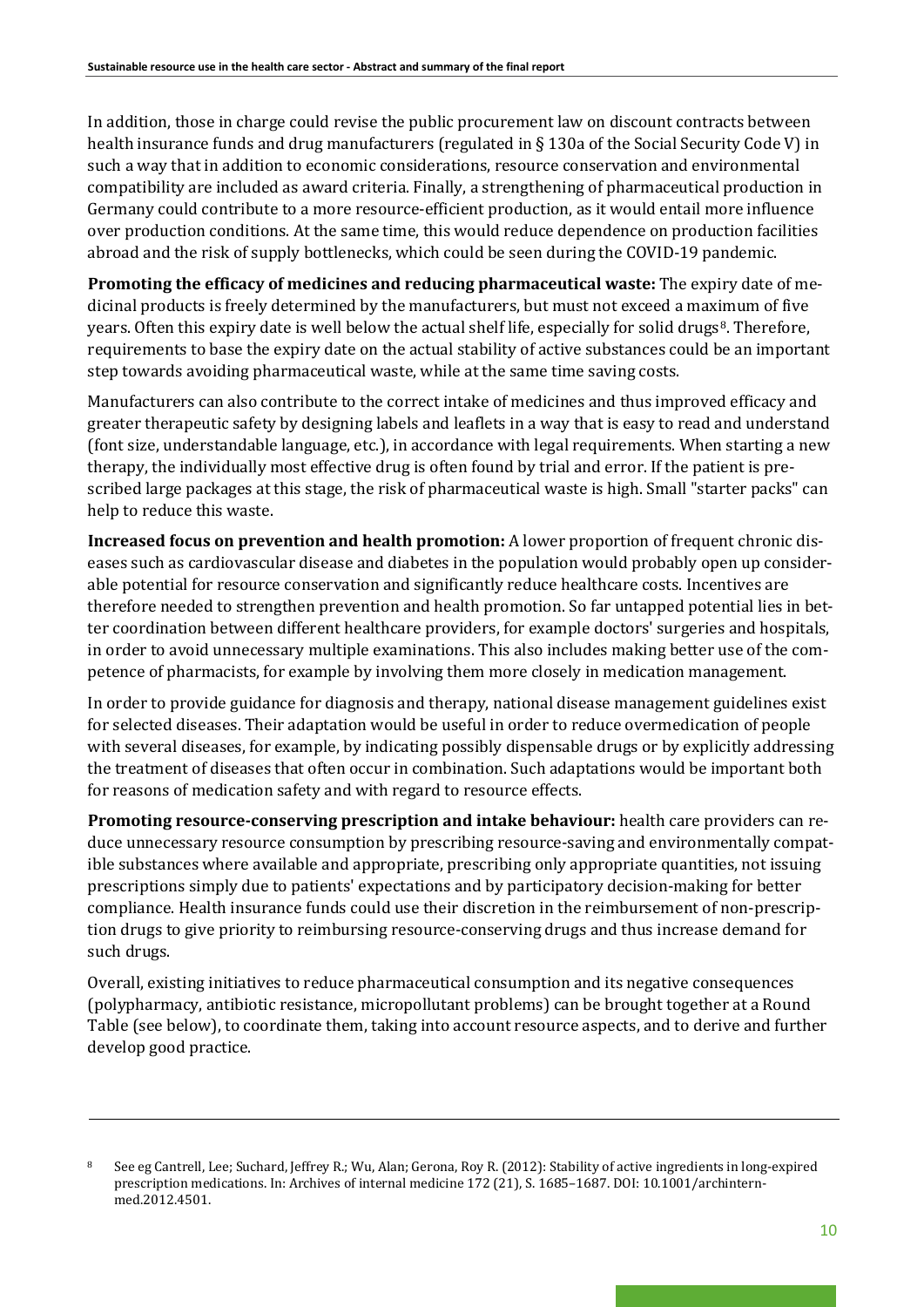#### **2. Priority area: Medical devices**

According to the Medical Devices Act, medical devices are defined as "all instruments, apparatus, appliances, devices, software, substances and preparations made of substances or other objects, whether used individually or in combination, including software specifically intended by the manufacturer to be used for diagnostic or therapeutic purposes and used for the proper functioning of the medical device". Examples are dressings, medical aids, surgical material, implants or devices for diagnostics, surgery, intensive care and patient care. With 6.4 million tons, medical devices alone account for about 6 percent of the total raw material consumption of the health sector (see Fig. Z.2).

There has been ongoing scientific and practical debate about the use of resources for medical devices. However, they have been overshadowed by other developments in the healthcare system, especially discussions around costs. The interviews and analyses for this project have shown that there is little awareness of the resource consumption of medical technology beyond the energy consumption of devices.

Both for complex medical devices (e.g. for imaging such as X-rays, computer or magnetic resonance tomography) and for simple disposable products, there are suitable approaches for resource conservation along their respective life cycles. Beyond product-specific measures, changes in processes and procedures of healthcare provision can also be used to make resource consumption more efficient. One example is the "Weaning Centre" at the Otto Wagner Hospital in Vienna: it shows how existing personnel, financial and material resources can be used more efficiently by changing internal processes.

The following options reflect both the potential for increasing resource efficiency and their feasibility in the German healthcare system:

**Extending the lifespan of medical devices:** The lifespan of medical devices can be extended and resources can be saved through more intensive refurbishment - something that is already offered by many device manufacturers and healthcare providers. The advantage is that users benefit from progress in medical technology through the replacement of individual components and updated software without having to purchase a new device. In order to facilitate the refurbishment of large medical devices, they should be designed in a more modular fashion so that defective or outdated components can be replaced more easily.

**Intensifying the use of medical devices through sharing and product-service-systems:** With a view to intensifying use, manufacturers and healthcare providers should give more thought to product-service-systems and sharing approaches. An important option are innovative product-service-systems in which manufacturers remain the owners of the equipment. For example, if the manufacturer of a computer tomography device received a fixed fee per examination from their customers, this would reduce the incentive to sell new devices. Instead, it would create incentives for higher capacity utilisation and lifespan extension.

**Reusing and recycling of medical devices:** The survey and stakeholder discussions showed that the use of disposable products such as surgical instruments or catheters is increasingly being seen as a major environmental problem. Resource efficiency can be increased, for example, by promoting reuse, but also by establishing recycling cycles. In reuse, the products are collected, cleaned, disinfected and sterilised after use - after which they can be used again safely. This process can be carried out both by the central sterile services department of a hospital and by external service providers. In recycling circuits, the products used, such as surgical instruments made of stainless steel, are collected and recycled in closed loops to maintain the quality of the material. The recovered special alloys are then used to manufacture new instruments.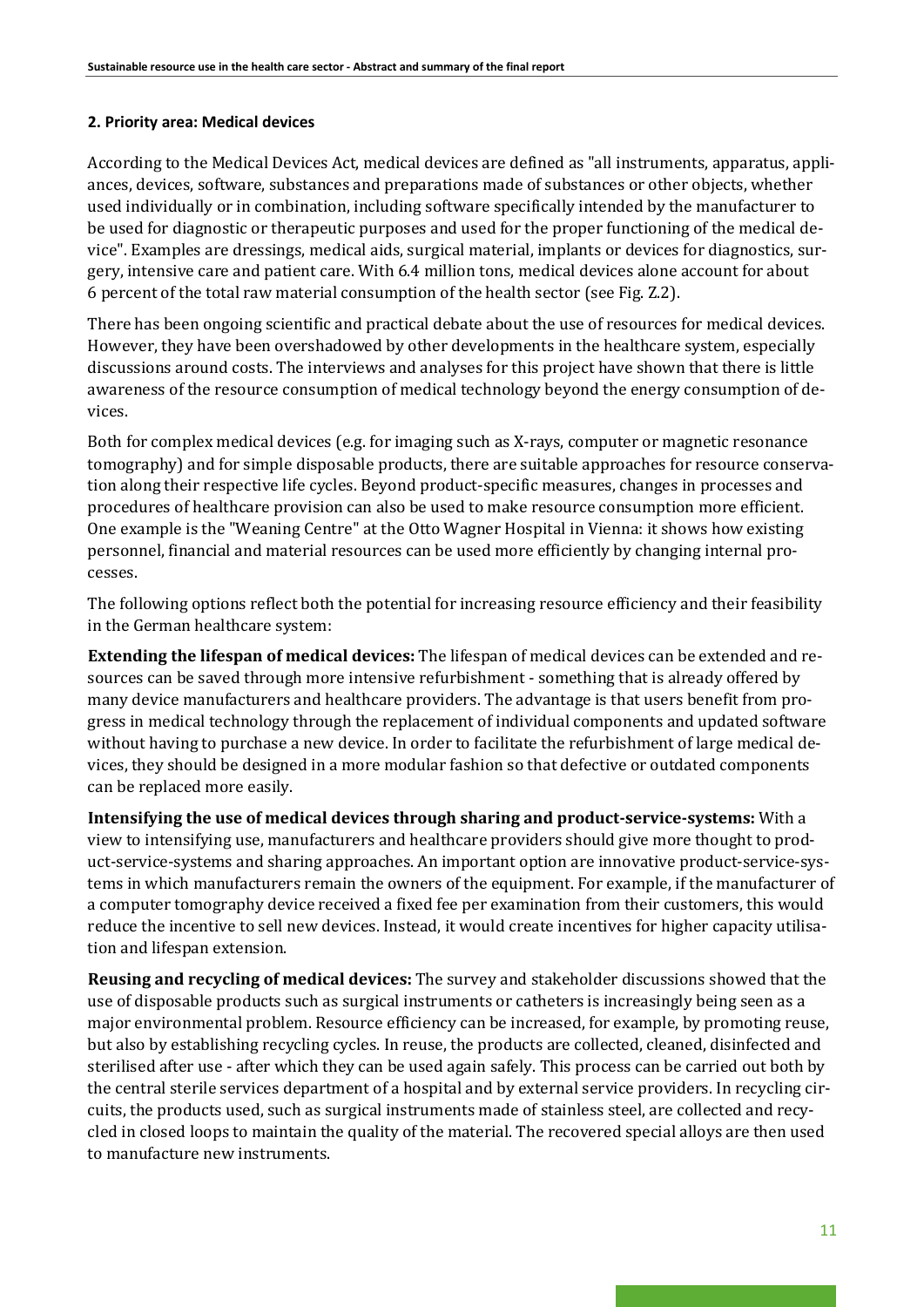**Resource-efficient purchasing:** In order to procure medical devices more efficiently, the purchasing departments of hospitals could incorporate ecological criteria in their procurement processes. The prerequisite is that the manufacturers provide the necessary information and that the purchasing department is qualified in or develops basic competencies for ecological assessment (e.g. interpretation of life cycle assessments). In order to reduce the complexity of decision-making, many sectors and independent institutions provide appropriate information about environmental or sustainability seals.

## **3. Priority area: Construction**

In 2016, construction in the health sector generated a resource consumption of 10.2 million tons or 9.5 percent of the total resource consumption of the health sector. This priority area is quantitatively significant for various flows of raw materials: non-metallic minerals are dominant, followed by fossil fuels, which are used in the manufacture of building products. In addition, the construction method is key for a building's resource requirements in the use phase, for example in terms of energy and cleaning agents.

The priority area focuses on buildings for inpatient care, because special requirements and conditions apply, compared to residential and non-residential buildings. The construction volume has seen little fluctuation over the years, with 626,000 square metres of usable space being completed in 2018. Most of the construction activities are in the field of preventive care, rehabilitation and nursing facilities. Although the number of hospitals has decreased significantly over the past 25 years, the construction volume has been relatively stable since 2014, with around 90 buildings completed per year. This is so, because closures often lead to construction activities at the replacement location. Certain segments of the healthcare sector - in particular private operators as well as preventive care, rehabilitation and nursing facilities - are often more open towards resource conservation, because they can use such activities for fostering a positive image.

The design of the building infrastructure hardly affects the core processes of healthcare (diagnosis, therapy, etc.), so that conflicts with the quality of care are not to be expected. Some approaches to resource conservation in construction in the healthcare sector are similar to those for buildings in general: sound analysis of requirements to optimise the use of space and resource-sensitive selection of materials, construction methods and (also technical) building equipment. Specific challenges in the health sector arise from the high complexity of construction projects, which is due, among other things, to the very different user groups and requirements. However, there are examples of good practice that reconcile ecological and economic concerns with the requirements of healthcare. With foresighted and holistic planning, resource efficiency can be increased without increasing overall investment expenditure.

We identified the following options to implement resource conservation more effectively:

**Building up competencies across the board:** A great deal of knowledge - partly general, partly health sector-specific - already exists for resource-efficient construction. This knowledge must be disseminated even more widely. To this end, those responsible must provide and market information in a user-friendly form. In the manufacturing industry, efficiency agencies already exist for this task, and something comparable would have to be established for the health sector.

In addition, (further) training measures are necessary on both the supply and demand side, especially for technical management personnel and the management of inpatient facilities. In order to promote the continuous acquisition of knowledge, associations and chambers of commerce could set up expert groups for resource-efficient construction in the health sector, for example for functional construction methods and climate-friendly construction. The exchange of knowledge could be further promoted by stronger networking between the federal, state and local governments and with other stakeholders such as social insurance funds.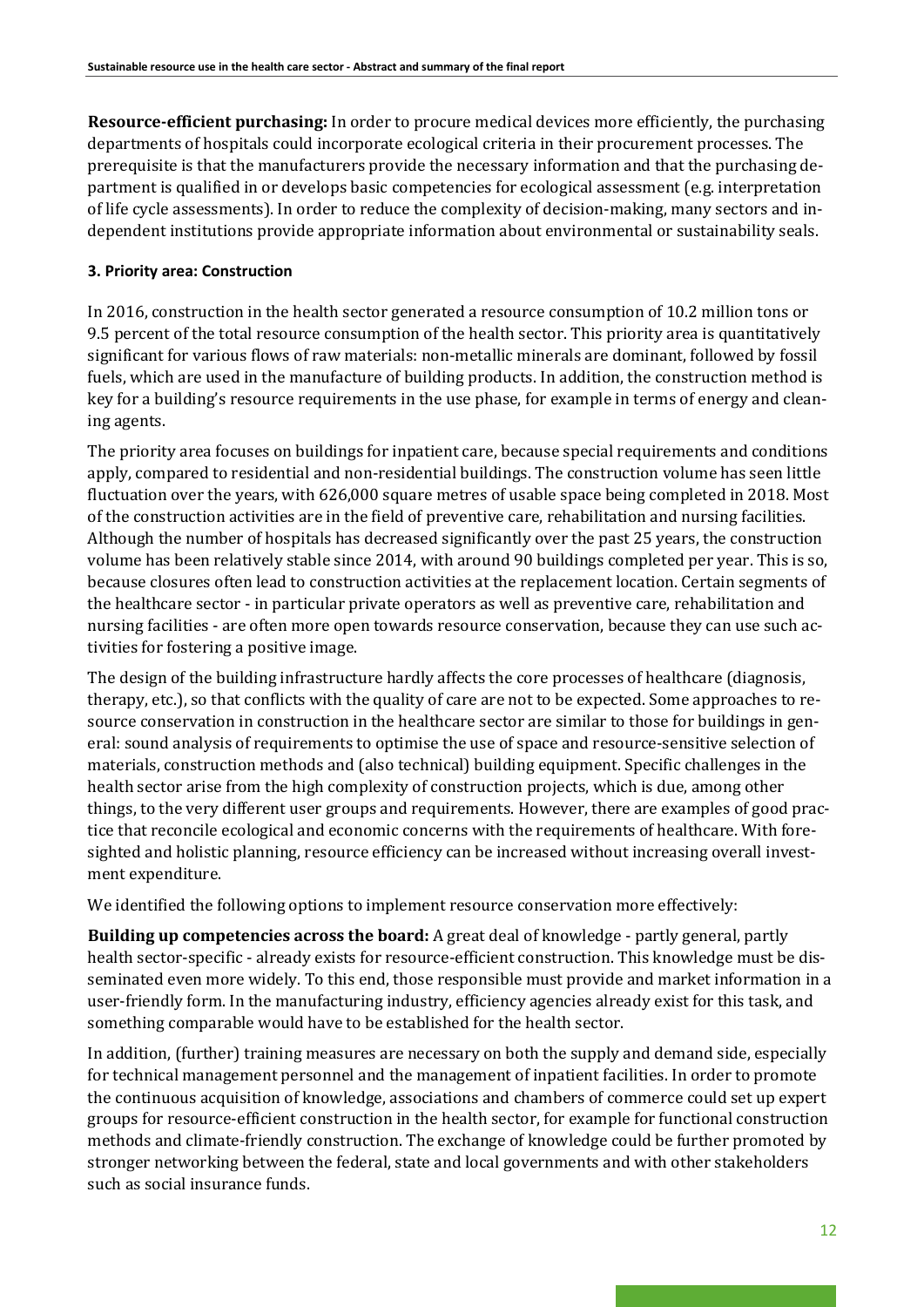**Create incentives for voluntary action and strengthen demand:** Existing support programmes for construction and refurbishment - in particular by the German state-owned development bank "Kreditanstalt für Wiederaufbau" (KfW), but also programmes by the federal states - should provide incentives to implement sustainability standards to a greater extent, for example the sustainability standards for healthcare buildings of the German Sustainable Building Council (DGNB[\)9](#page-14-0). The awarding agencies should check whether their programmes offer suitable conditions for all healthcare providers and take sufficient account of resource efficiency as a funding criterion. They should consider supporting healthcare providers not only financially for construction measures but also with financial resources for additional medical and nursing staff during the planning and construction phase. If the federal states were to set incentives for energy- and resource-efficient construction for regular flat-rate funding for hospitals, this would be a major intervention, but would have a broad impact. One obstacle is that different bodies are responsible for investment and operating costs. These split incentives resulting from dual financing would need to be overcome.

**Adapt the legal framework and standards:** To a certain degree, existing standards and building regulations favour a lock-in into conventional construction. Examples from abroad (e.g. Switzerland) show that standards (including those for fire and noise protection) can be set in such a way that they are more compatible with innovative construction modes such as timber construction or using recycled concrete, for example. Several state building codes (including those in Baden-Württemberg, Berlin, Hamburg and Hesse) now permit timber construction in multi-storey buildings. Such adaptations of legal instruments to promote resource-efficient construction are very ambitious and not specific to the health sector. They should therefore be pursued on a broad basis also outside of healthcare construction.

#### **4. Priority area: Supply of food and beverages**

In 2016, 28.6 million tons of resources were consumed by catering services in inpatient facilities and by catering companies and meal delivery services, which corresponds to 26.6 percent of the total resource consumption of the health sector. Ways to increase the efficiency of resource consumption in communal catering include reducing food waste, increasing the proportion of resource-conserving food and avoiding unnecessary food and beverage packaging. The following options show how these approaches to resource conservation can be promoted.

**Health sector as a pioneer of resource-saving catering and healthy nutrition:** There are significant synergies between a healthy diet and a sustainable and resource-saving catering. Community catering in the health sector is predestined to tap into these synergies and play a pioneering role in healthy, resource-conserving nutrition. It should therefore become a strategic priority to promote relevant activities and measures.

**Implementing good practice on a broad scale and setting targeted incentives:** For community catering in the health sector to fulfil this pioneering role, existing examples of good practice must be implemented on a broad basis and become the rule. This is where community catering facilities - in dialogue with suppliers, employees and caterers - are called upon to get involved and make real use of available instructions, aids and tools that have already been researched, prepared with practitioners in mind and proven in practice. In order to create incentives, we recommend promoting the conservation of resources in catering as an element of sustainability reporting. This allows early adopters to distinguish themselves from their competitors in the public image.

<span id="page-14-0"></span>https://www.dgnb-system.de/de/projekte/.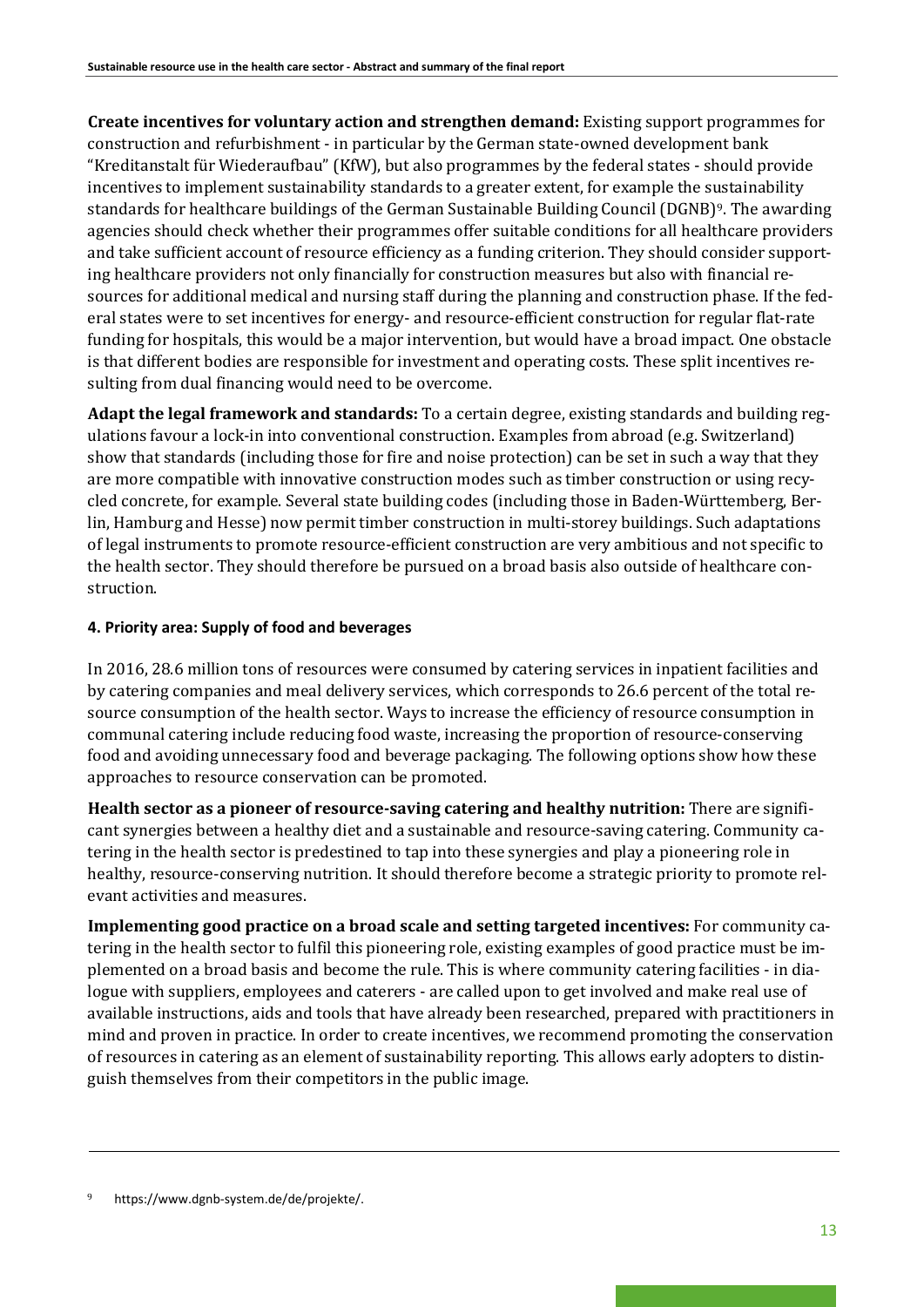Associations and professional societies as well as specialist media and service providers can act as initiators, motivators and supporters by putting the topic of resource conservation on their agenda, explicitly building a bridge between resource conservation and health promotion in catering. They can also provide information and platforms for sharing experiences between hospital catering managers, for example through events and further training.

Other possibilities of encouraging broad implementation include financial incentives, such as investment grants for resource-efficient production systems when furnishing or modernising kitchens. The management or owners of community catering facilities should set binding targets for a minimum proportion of resource-conserving food, set quotas for reusable packaging, promote compliance with guidelines for a healthy, resource-conserving diet and demand that bidders implement these targets in public tenders for catering and delivery services. In public institutions, these impulses and incentives could also come from (local) politics and administration. Dialogue processes with stakeholders can help to develop appropriate targets and implement appropriate measures.

**Improve framework conditions:** The full exploitation of this potential is hampered by obstacles that cannot be removed by catering facilities or their owners alone. To improve the framework conditions under which the facilities operate, those responsible at the regional and local level must design supply chains accordingly: Above all, it must be possible to purchase resource-conserving food and beverages in the required quantity, quality and in returnable packaging. In addition, it is important to support and promote cooperation between community catering facilities in the health sector and actors in the recycling of leftover food (e.g. food savers). At the inter-institutional level, the establishment and regular updating of monitoring systems for the consumption of resources related to catering would support the measurement of success and the analysis of weaknesses as well as the benchmarking of institutions.

Community catering in the health sector is governed by the Social Security Code and by food and beverage-related hygiene and packaging regulations, which only the legislator can change or which call upon the administration responsible for enforcement. One option is to adapt the framework conditions set by the Social Security Codes in such a way that full board daily rates in health sector facilities are sufficiently high to cover the costs of seasonal and regional fresh produce from organic farming. Some of the food waste could be avoided by replacing the best-before date with a consumption date and harmonising the often regionally inconsistent and sometimes overly tight enforcement of hygiene regulations. Efforts at the legal level to reduce packaging in the food and beverage sector would also help to conserve resources in community catering in the health sector.

# **5. Strategic options across and beyond individual priority areas**

Across the four priority areas considered in depth, several cross-cutting issues are relevant, and we have developed a separate set of strategic options for these cross-cutting issues.

A basic prerequisite for increasing resource efficiency in the healthcare system is to create more visibility for the issue of resource conservation. During the COVID-19 pandemic, priorities were shifted towards acute crisis management. In connection with the efforts to increase resilience in the health sector, those responsible must now give the necessary priority to resource conservation. In order to establish resource conservation permanently in the health sector, it is important to put it on the agenda of all stakeholders.

This **agenda-setting** should take place in different contexts - national and international - and be carried out by different groups, for example by associations, chambers of commerce or politics, but also by the research community and the healthcare providers themselves. At organised events or as members of programme advisory boards, these groups can address the issue of resource conservation in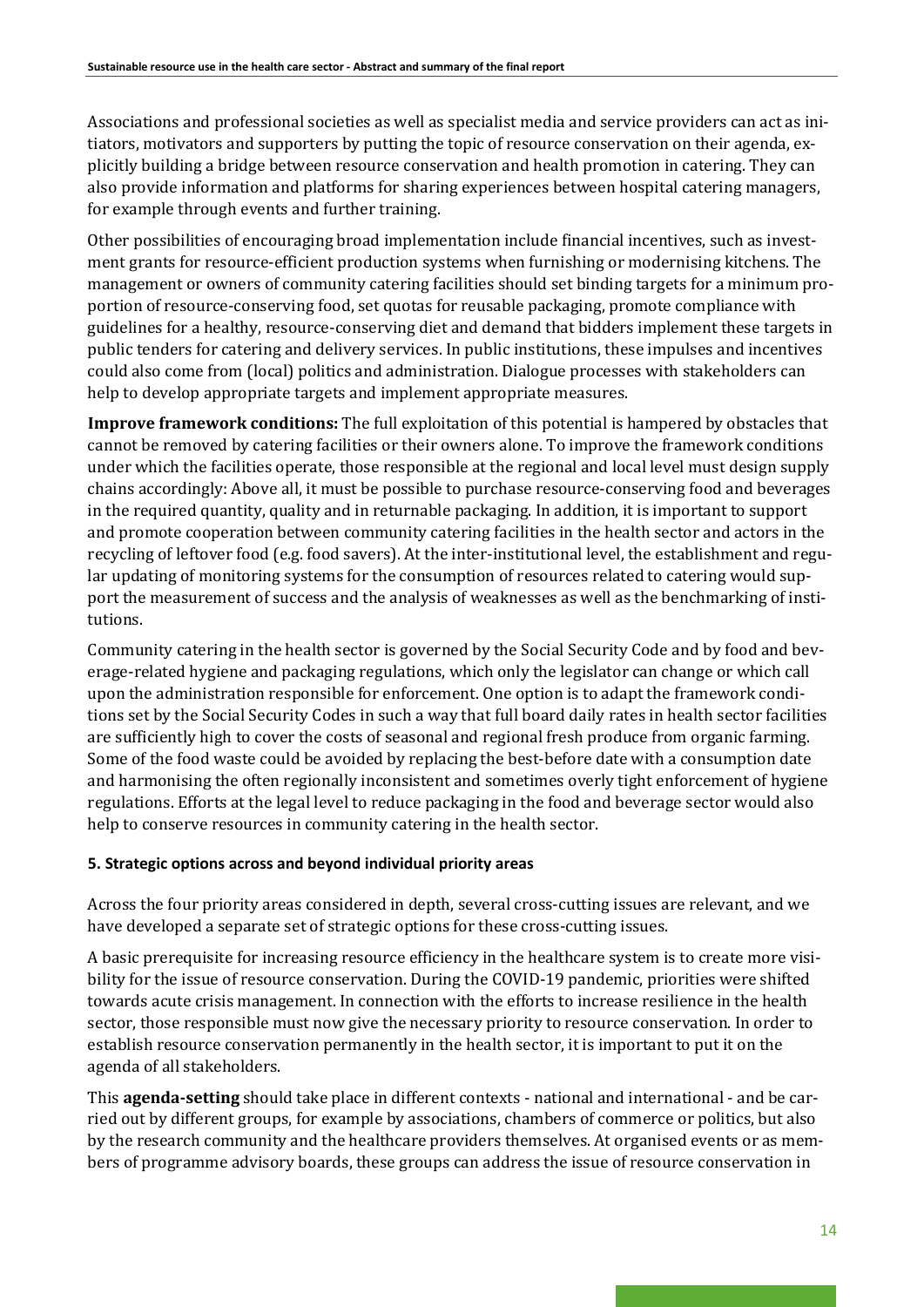the healthcare system at conferences and meetings. This can help target groups of the events to develop knowledge on this issue. Furthermore, this could contribute to the issue entering the strategy development processes of professional and sectoral associations and healthcare providers.

**Inform, network and qualify:** Our investigations show that a great deal of knowledge is already available on how to make the consumption of resources in the healthcare system more efficient. However, since this knowledge is not yet sufficiently widespread, information, networking and qualification are important levers. Institutions that are already working on the topic for the manufacturing industry, such as the VDI Centre for Resource Efficiency at the federal level, the Environmental Technology Agency of Baden-Württemberg or the Efficiency Agency of North Rhine-Westphalia, can serve as models.

Acceptance of such offers requires highly specific qualifications of staff, which are at the interface of clinical aspects and resource issues. The information material provided must be user-friendly and embedded in an overall concept. This concept must specify the objectives of the activities, define and prioritise target groups and ensure a minimum level of activities in order to achieve high visibility.

Networking activities can model themselves on event forms from the promotion of resource efficiency in the manufacturing industry, for example annual network conferences that provide a platform for role models and lighthouse projects, or after-work events that convey specific topics in a hands-on fashion. Equally useful are training courses, for example on "calculating" resource efficiency measures, and initial consultations conducted by advisory staff specifically qualified for the health sector. In the longer term, appropriate content should be incorporated into the curricula of healthcare professions.

**Promote implementation**: Beyond agenda-setting and measures for information, networking and qualification, implementation should also be promoted directly. The discussion on this is still relatively new. For this reason, it is necessary to create acceptance for the various options discussed above and to specify and adapt them, for example as part of further stakeholder dialogues.

One approach is the stronger **institutionalisation of resource conservation activities** through targeted promotion of the introduction of environmental management systems (e.g. ECOPROFIT, ISO 14001, EMAS). Experience to date has shown that strong incentives or - above a certain institutional size - an obligation to use such management tools are needed if the number of certified institutions is to increase significantly. A second path towards institutionalisation is to add a person responsible for resource conservation tasks to the management teams of healthcare facilities.

When implementing resource-conserving measures, conflicting objectives can arise if the business and economic perspectives diverge or if there is conflict between economic and environmental requirements. Such conflicting objectives must be analysed in order to **correct** the underlying **incentive structures**. For example, health insurance funds might have to be authorised by law to increase the reimbursement amounts for meals in order to facilitate a changeover to resource-conserving foods, which are often more expensive than conventional ones. This is, however, a lengthy process that requires further research.

### **Policy recommendations**

As this study shows, there is a wide range of options to increase resource efficiency in the healthcare system. Many synergies exist between the two policy areas of resource conservation and health that can be used to increase resource efficiency without compromising the quality of healthcare. However, there are many obstacles to this, so that an **active role of politics** is **required.** The issue of resource conservation in the healthcare system belongs on the political agenda and must be better anchored, not only operationally but also strategically.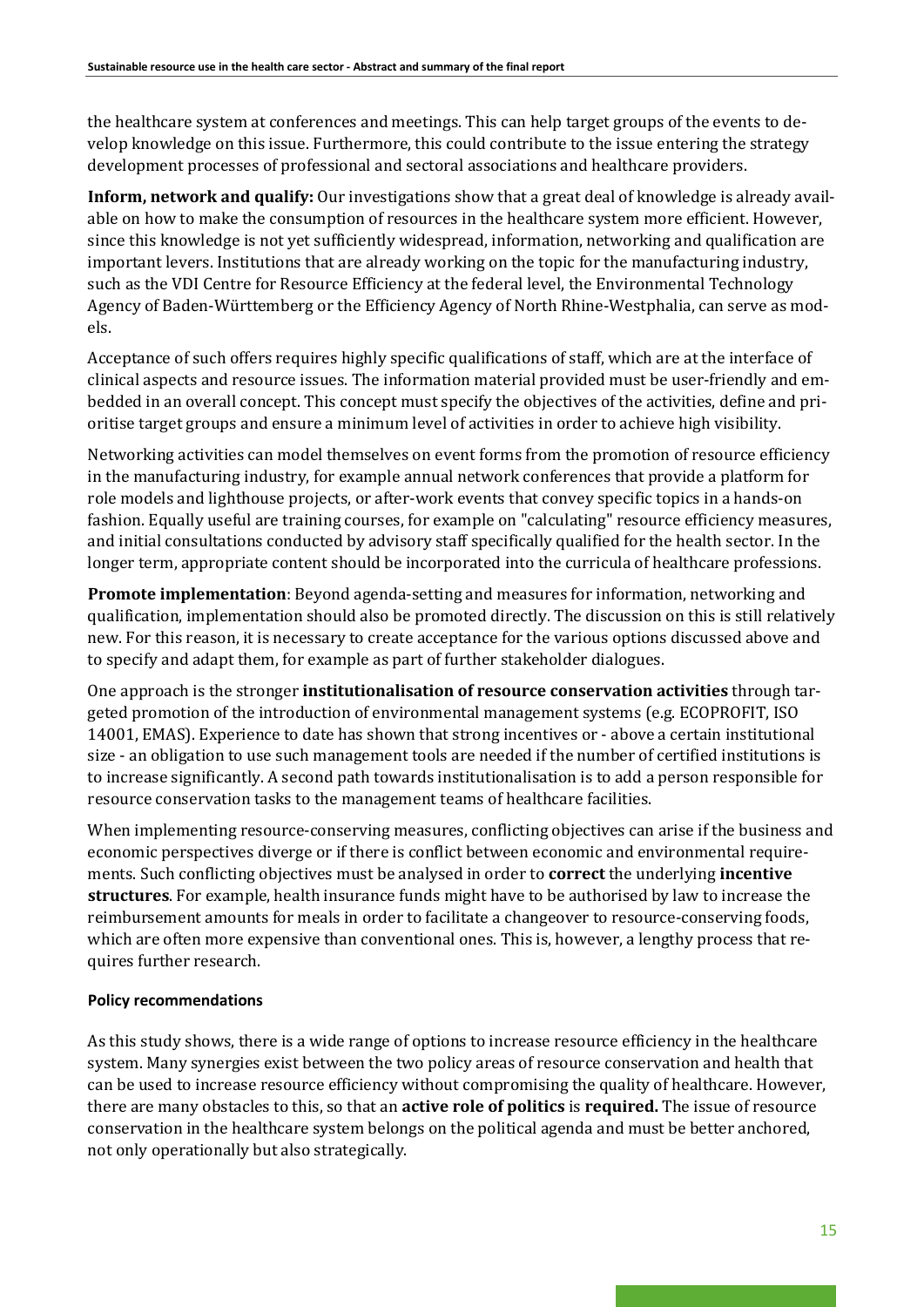Within the priority areas examined in depth, this research project already shows many possible political options for action - but it also shows that these synergies can only be developed insufficiently and "patchwork-like" if activities are initiated at the level of the priority areas alone. Here, politics must above all break through persistent routines, address conflicting goals and ensure the strategic and productive interaction of different measures and activities.

The interaction between resource and health policy has already been mentioned in the second edition of the German Resource Efficiency Programme and is now being backed up by a measure in the third edition: The expansion of specific advisory services for actors in the health sector is to be supported. In addition, it is proposed to set up a Round Table, "...in which important stakeholders and experts from both policy fields will jointly discuss resource efficiency measures"[10.](#page-17-0)

The importance of advisory services is also evident from the results of this project; we have already outlined the recommendations for the design and anchoring of such services above. Our results also fully support the idea of **initiating** a **round table**. However, this should not be limited to joint consultation on resource efficiency measures, but should aim at developing an overall strategy. In order to exploit the synergies between the policy areas of resource conservation and health, those in charge of resource policy should set up the Round Table as an **interdepartmental activity** and implement it together with the Federal Ministry of Health (BMG). This is an important prerequisite for adequately addressing conflicting goals.

The current situation is favourable for intensifying cooperation between the BMU and the BMG, as the healthcare system increasingly perceives itself as a polluter responsible for negative environmental impacts. The Ostrava Declaration of the WHO mentioned above therefore calls upon the healthcare system on an international level to take action to conserve resources. Climate protection plays a special role in this context because the health sector is directly affected by the effects of climate change, including heat waves and new infectious diseases.

It is therefore advisable to **explicitly address** the **synergies between resource conservation and climate protection at the Round Table** and to address the possible contributions of the healthcare system to both policy goals. The Round Table should bring together the various stakeholders of the healthcare system at association level with political **actors from both policy fields.** 

**On the healthcare system side,** these are primarily the various groups of healthcare providers (hospitals and university clinics, preventive/rehabilitation facilities, nursing homes, outpatient care), the insurance providers (social security, private health insurance funds, nursing care and pension insurance funds) and the pharmaceutical and medical technology industry. These should be supplemented by institutions that already actively support resource conservation in the healthcare system.

**On the political side,** care should be taken to ensure that other departments such as the Federal Ministry of Education and Research (BMBF) and the Federal Ministry of Economics and Energy (BMWi) are involved in addition to the BMU and BMG. In addition, the federal states should be represented, because they play a central role in financing hospitals, for example.

In order to credibly and reliably ensure the high significance of the quality of healthcare in the process, the **patient perspective** should also be represented at the Round Table.

All participants will be required to work out a common problem and goal definition, develop **roadmaps** with activities and schedules for different priority areas and combine them into an **overall** 

<span id="page-17-0"></span><sup>10</sup> BMU (2020): German Resource Efficiency Programme III (2020 - 2023). Programme for the sustainable use and protection of natural resources; Measure 31, p. 44.